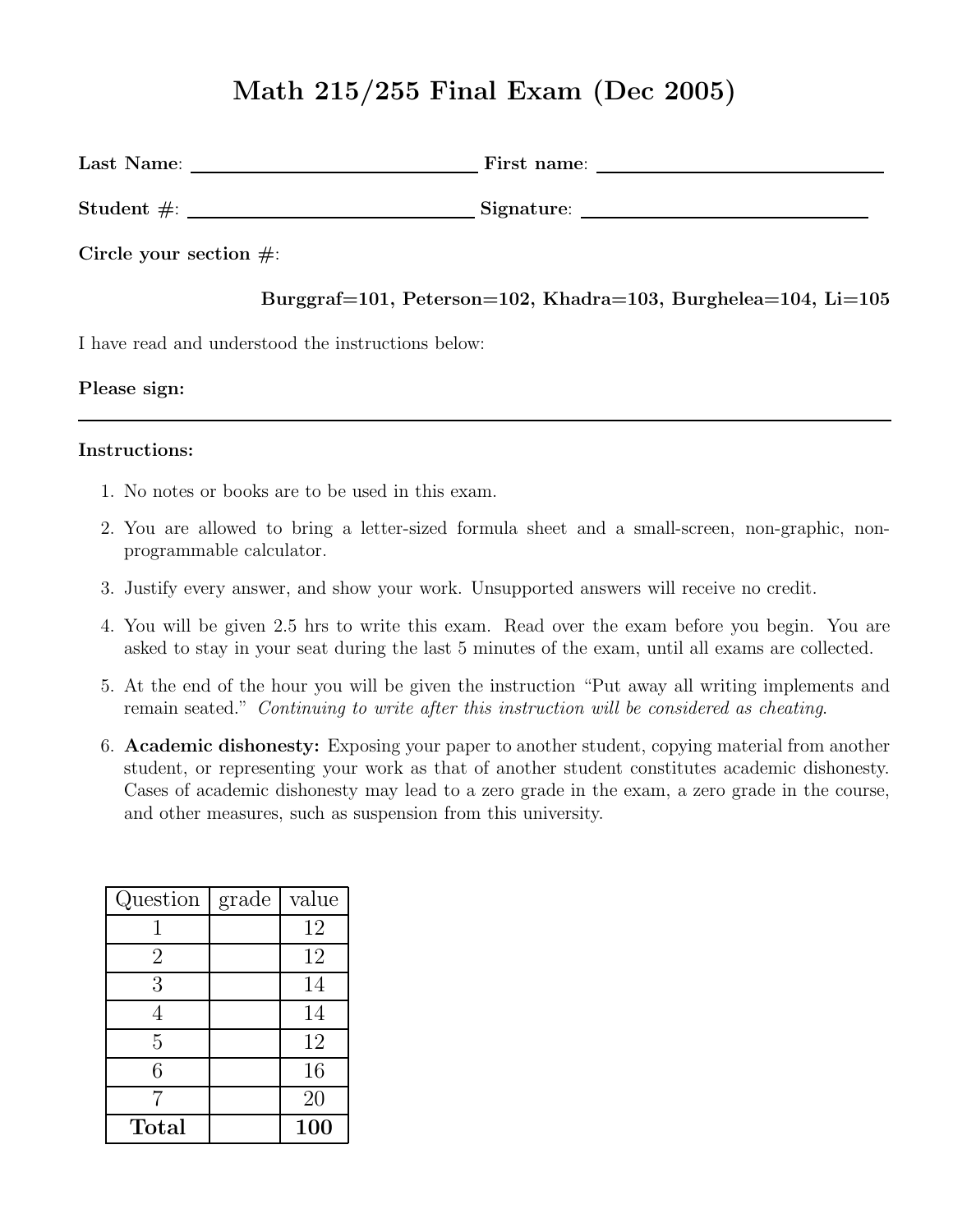### Question 1: [12 marks]

Solve each one of the following first-order initial value problems for a real-valued solution  $y(t)$  in explicit form. Also, determine the domain of definition for each solution.

(a) 
$$
y' = y \sin t + 2te^{-\cos t}
$$
,  $y(0) = 1$ .  
(b)  $1 - (1 - t)yy' = 0$ ,  $y(0) = 1$ .

#### Solution:

(a) Rewrite the eqn in the normal form  $y' + (-\sin t)y = 2te^{-\cos t}$ . Thus the integrating factor is  $\mu(t) = e^{\int (-\sin t)dt} = e^{\cos t}$ . Thus

$$
\left(e^{\cos t}y\right)' = e^{\cos t}\left(2te^{-\cos t}\right) = 2t \quad \Rightarrow \quad e^{\cos t}y = \int (2t)dt = t^2 + C \quad \Rightarrow \quad y(t) = e^{-\cos t}(t^2 + C).
$$

 $y(0) = 1 \Rightarrow C = e \Rightarrow y(t) = e^{-\cos t}(t^2 + e)$ . It is define on  $(-\infty, \infty)$ .

(b) This eqn is not exact but is separable.

$$
yy' = \frac{1}{1-t} \implies \frac{1}{2}y^2(t) = -\ln|t-1| + C \implies y^2(t) = -\ln(t-1)^2 + C \implies y(t) = \pm\sqrt{C - \ln(t-1)^2}.
$$
  

$$
y(0) = 1 \implies C = 1 \implies y(t) = \sqrt{1 - \ln(t-1)^2}.
$$
 It is defined on the interval  $(1 - \sqrt{e}, 1)$ .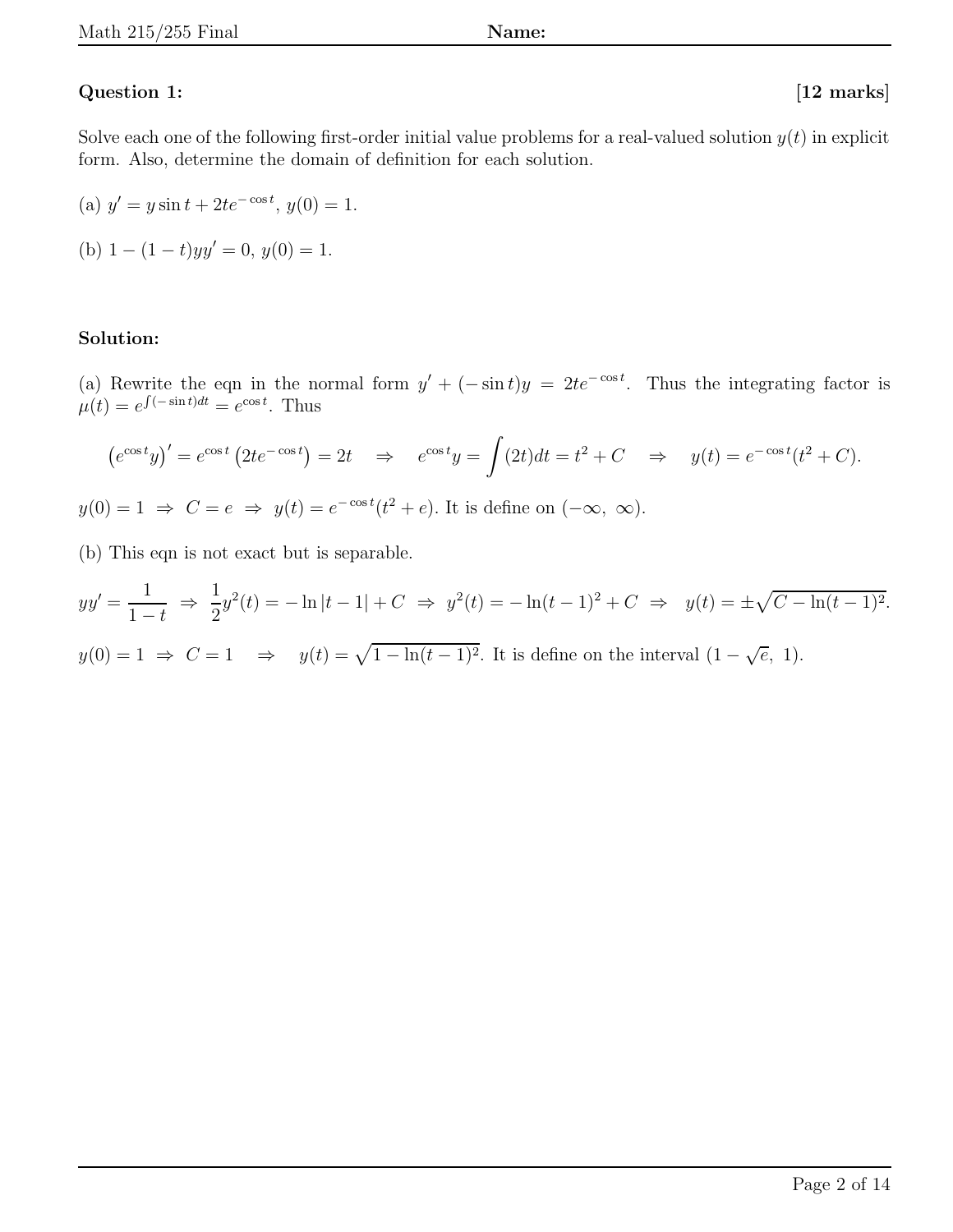## Question 2: [12 marks]

Answer "True" or "False" to the statements below. Put your answers in the boxes. (20 points)

(a) Suppose the Wronskian of two functions  $f(t)$  and  $g(t)$  is  $W(f, g)(t) = t(t-1)$  which is zero at  $t = 0$ , 1. Then,  $f(t)$  and  $g(t)$  must be linearly dependent functions.

False.

(b) The Laplace transform of the initial value problem  $y''' + y'' + y' = 0$ ,  $y(0) = 1$ ,  $y'(0) = 2$ ,  $y''(0) = 3$ yields  $Y(s) = (s^2 + 3s + 6)/(s^3 + s^2 + s).$ 

True.

(c) The equation  $y'' + \gamma y' + 9y = \cos(\omega t)$  describes a periodically forced spring-mass system. The larger the value of the damping coefficient  $\gamma$  the closer is the maximum resonance frequency  $(\omega_{max})$  to the natural frequency  $\omega_0 = 3$ .

False.

(d) For a linear system  $\vec{x}' = A\vec{x}$ ,  $\vec{x}_1(t) = \vec{v}_1e^{\lambda_1 t}$  and  $\vec{x}_2(t) = t\vec{v}_1e^{\lambda_1 t}$  form a fundamental set of solutions if  $\lambda_1$  is the repeated eigenvalue of A with one corresponding eigenvector  $\vec{v}_1$ .

False.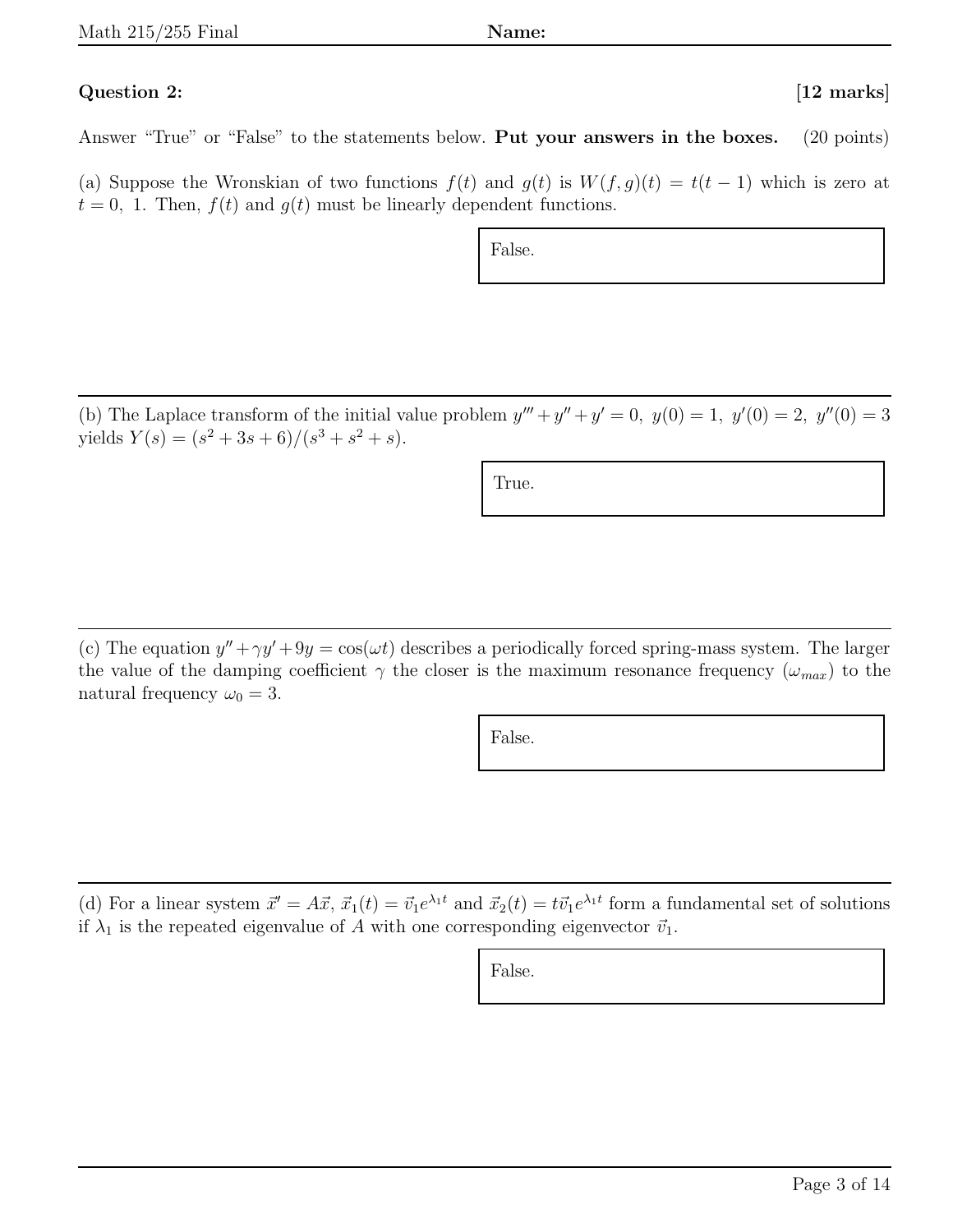### Question 3: [14 marks]

Consider the following initial value problem:

$$
a_1y''(t) + a_2y'(t) + a_3y(t) = f(t), \t y(0) = b_1, \t y'(0) = b_2, \t f(t) = \begin{cases} 0, & t < 1 \\ 17, & 1 \le t < 2 \\ 0, & t \ge 2 \end{cases}
$$

where  $a_1$ ,  $a_2$ ,  $a_3$ ,  $b_1$ , and  $b_2$  are constants.

- (a) Use the method of Laplace Transforms to solve for  $Y(s) = \mathcal{L}{y(t)}$  in terms of  $a_1, a_2, a_3, b_1$ , and  $b_2$ .
- (b) Suppose  $a_1 = 1, a_2 = -3, a_3 = 2, b_1 = b_2 = 0$ . Calculate  $y(t) = \mathcal{L}^{-1}{Y(s)}$  (the solution to the initial value problem).

### Solution:

(a) Express  $f(t)$  in terms of step functions:  $f(t) = 17[u(t-1) - u(t-2)] = 17[u_1(t) - u_2(t)]$ . Apply Laplace transform on both sides of the eqn:

$$
(a_1s^2 + a_2s + a_3)Y(s) = a_1b_1s + a_1b_2 + a_2b_1 + 17\left[\frac{e^{-s}}{s} - \frac{e^{-2s}}{s}\right] \Rightarrow
$$
  

$$
Y(s) = \frac{a_1b_1s + a_1b_2 + a_2b_1}{a_1s^2 + a_2s + a_3} + \frac{17(e^{-s} - e^{-2s})}{s(a_1s^2 + a_2s + a_3)}.
$$

(b) For  $a_1 = 1$ ,  $a_2 = -3$ ,  $a_3 = 2$ ,  $b_1 = b_2 = 0$ , we obtain

$$
Y(s) = \frac{17(e^{-s} - e^{-2s})}{s(s^2 - 3s + 2)} = \frac{17(e^{-s} - e^{-2s})}{s(s - 1)(s - 2)} = 17(e^{-s} - e^{-2s}) \left[ \frac{A}{s} + \frac{B}{s - 1} + \frac{C}{s - 2} \right].
$$

Using the partial fraction theorem, we obtain

$$
A = \left[\frac{1}{(s-1)(s-2)}\right]_{s=0} = \frac{1}{2}, \ B = \left[\frac{1}{s(s-2)}\right]_{s=1} = -1, \ C = \left[\frac{1}{s(s-1)}\right]_{s=2} = \frac{1}{2}.
$$
  
Thus,  

$$
y(t) = \mathcal{L}^{-1}\{Y(s)\} = \mathcal{L}^{-1}\left\{\frac{17}{2}(e^{-s} - e^{-2s})\left[\frac{1}{s} - \frac{2}{s-1} + \frac{1}{s-2}\right]\right\}
$$

$$
= \frac{17}{2}\left[u_1(t)(1 - 2e^{t-1} + e^{2(t-1)}) + u_2(t)(1 - 2e^{t-2} + e^{2(t-2)})\right].
$$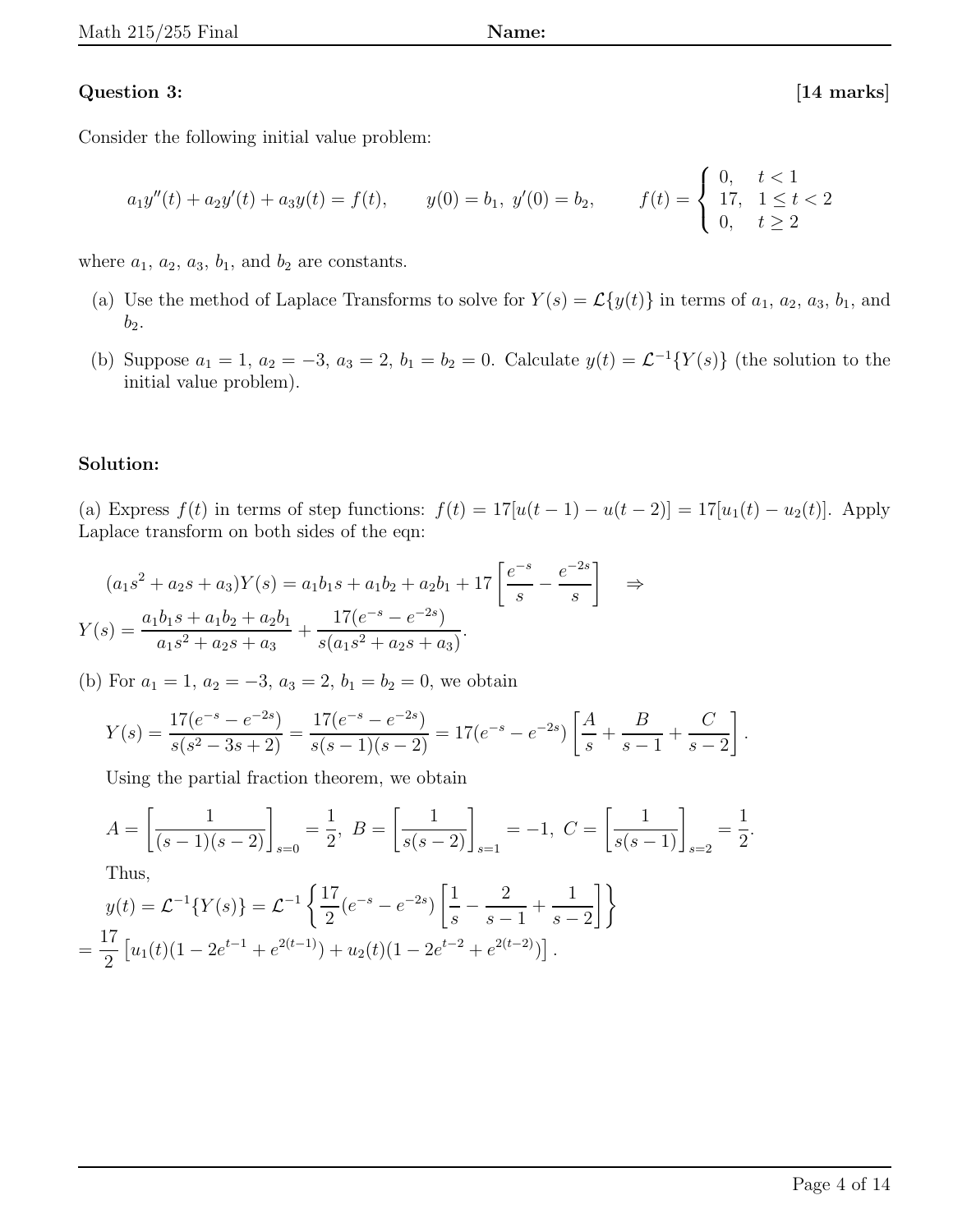# Question 4: [14 marks]

Consider the following system of nonhomogeneous equations

$$
\vec{x}'(t) = \begin{bmatrix} 1 & 2 \\ 2 & 1 \end{bmatrix} \vec{x} + \begin{bmatrix} f_1(t) \\ f_2(t) \end{bmatrix}.
$$

- (a) Calculate the general solution given that  $f_1(t) = 0$ ,  $f_2(t) = 0$ .
- (b) Sketch the solution in part (a), analyze the stability and classify the critical point.
- (c) Calculate the solution given that  $f_1(t) = e^{-t}$ ,  $f_2(t) = 1$ .

# Solution:

(a) 
$$
Tr = 2
$$
,  $Det = 1 - 4 = -3 \Rightarrow \lambda^2 - 2\lambda - 3 = (\lambda + 1)(\lambda - 3) = 0 \Rightarrow \lambda_1 = -1$ ,  $\lambda_2 = 3$ .  
\nFor  $\lambda_1 = -1$ ,  $E_{\lambda_1} = \mathcal{N}\begin{bmatrix} 2 & 2 \ 2 & 2 \end{bmatrix} = \begin{bmatrix} 1 \ -1 \end{bmatrix} = \vec{v_1}$ .  
\nFor  $\lambda_2 = 3$ ,  $E_{\lambda_1} = \mathcal{N}\begin{bmatrix} -2 & 2 \ 2 & -2 \end{bmatrix} = \begin{bmatrix} 1 \ 1 \end{bmatrix} = \vec{v_2}$ .  
\nTherefore,  $\vec{x}(t) = c_1 \vec{v_1} e^{\lambda_1 t} + c_1 \vec{v_2} e^{\lambda_2 t} = c_1 \begin{bmatrix} 1 \ -1 \end{bmatrix} e^{-t} + c_2 \begin{bmatrix} 1 \ 1 \end{bmatrix} e^{3t} = \begin{bmatrix} e^{-t} & e^{3t} \ -e^{-t} & e^{3t} \end{bmatrix} \begin{bmatrix} c_1 \ c_2 \end{bmatrix} = Y(t)\vec{c}$ .  
\n(b) See the figure. Thus  $\vec{x} = \vec{0}$  is a saddle point and is unstable.

(c) For the nonhomogeneous system,  $\vec{x}(t) = Y(t)[\vec{c} + \vec{u}(t)]$  where

$$
\vec{u}(t) = \int Y^{-1}(t)\vec{b}dt = \int \frac{1}{2} \begin{bmatrix} e^t & -e^t \\ e^{-3t} & e^{-3t} \end{bmatrix} \begin{bmatrix} e^{-t} \\ 1 \end{bmatrix} dt = \frac{1}{2} \int \begin{bmatrix} 1 - e^t \\ e^{-4t} + e^{-3t} \end{bmatrix} dt = \frac{1}{2} \begin{bmatrix} t - e^t \\ -\frac{e^{-4t}}{4} - \frac{e^{-3t}}{3} \end{bmatrix}
$$

$$
\vec{x}(t) = Y(t)[\vec{c} + \vec{u}(t)] = c_1 \begin{bmatrix} 1 \\ -1 \end{bmatrix} e^{-t} + c_2 \begin{bmatrix} 1 \\ 1 \end{bmatrix} e^{3t} + \frac{1}{2} \begin{bmatrix} 1 \\ -1 \end{bmatrix} t e^{-t} - \frac{1}{8} \begin{bmatrix} 1 \\ 1 \end{bmatrix} e^{-t} + \frac{1}{3} \begin{bmatrix} -2 \\ 1 \end{bmatrix}.
$$

.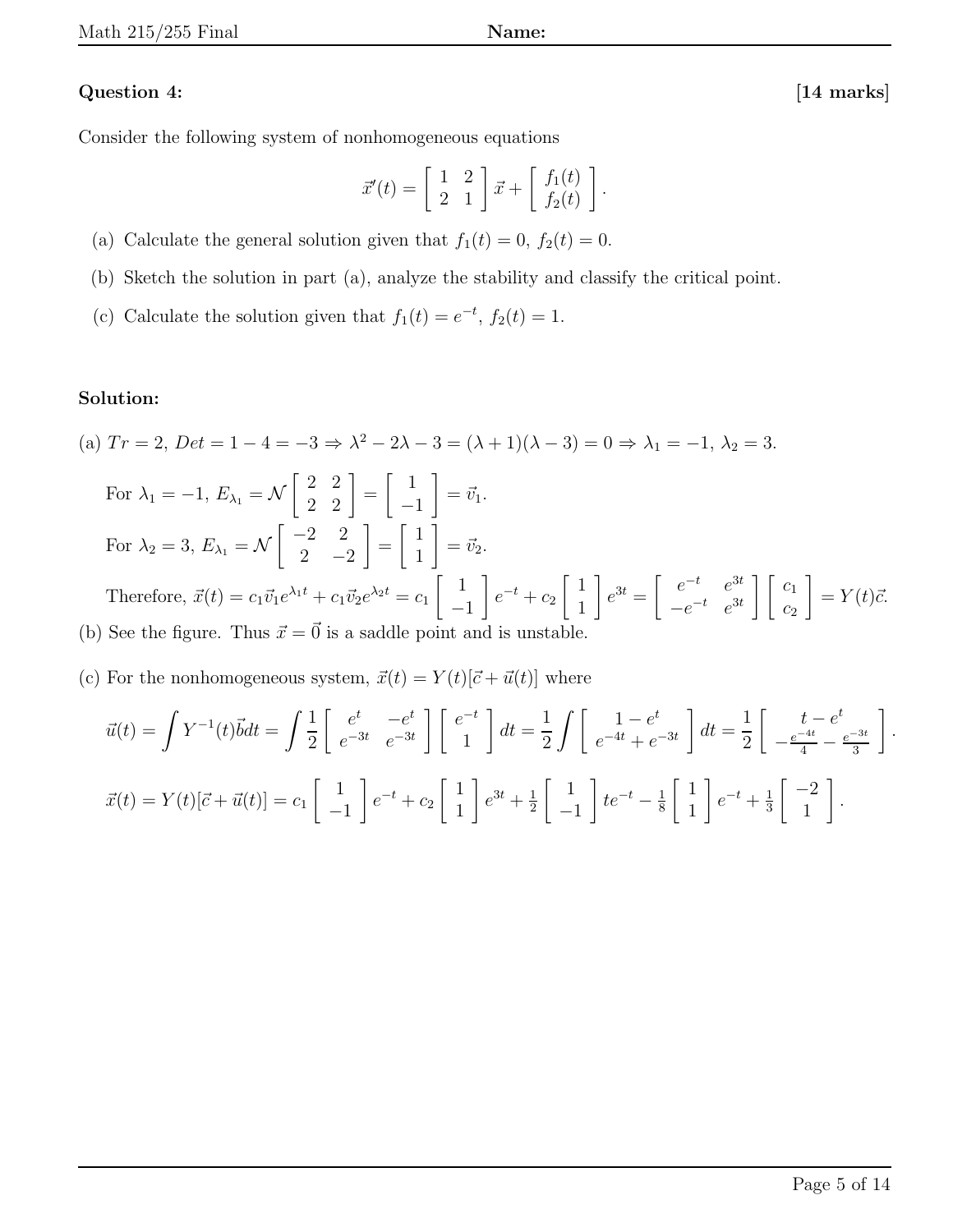# Question 5: [12 marks]

Consider the following slope field of the differential equation  $\frac{dy}{dt} = f(t, y)$ .

| $\overline{\mathscr{D}}$<br>$\frac{1}{\sqrt{2}}$<br>$\frac{7}{7}$<br>$\gamma$<br>$\frac{1}{2}$<br>$\frac{7}{1}$<br>$\frac{7}{1}$<br>$\frac{7}{7}$<br>$\frac{7}{1}$<br>$\frac{7}{1}$<br>Γ<br>$\prime$ - - $\prime$<br>╱<br>$\overline{\phantom{a}}$<br>╱<br>$\overline{\phantom{a}}$<br>$\angle$<br>╱<br>$\epsilon \sim 1$<br>╱<br>Ϊ<br>T<br>Γ<br>╱<br>╱<br>╱<br>'/<br>/<br>Γ<br>∕<br>Γ<br>Ϊ<br>╱<br>- - /<br>╱<br>╱<br>╱<br>Γ<br>╱<br>Γ<br>$\overline{\phantom{a}}$<br>╱<br>╱<br>╱<br>∕<br>╱<br>╱<br>Γ<br>Γ<br>╱<br>T<br>Γ<br>╱<br>╱<br>╱<br>╱<br>╱<br>╱<br>╱<br>╱<br>╱<br>/<br>Γ<br>╱<br>∕<br>∕<br>╱<br>Γ<br>╱<br>T<br>╱<br>╱<br>$\overline{\phantom{a}}$ $\overline{\phantom{a}}$<br>╱<br>Τ<br>╱<br>╱<br>╱<br>╱<br>T<br>╱<br>╱<br>╱<br>$\frac{1}{2}$<br>╱<br>╱<br>$\mathcal{L}_{2}$<br>T<br>╱<br> <br> <br> <br>7.<br>╱<br>╱<br>Ī.<br>╱<br>7<br> <br> <br> <br>╱<br>T<br>y(t)<br>╱<br>╱<br>T<br>L<br>7<br>ノノノノノノノノノノノノノノノ<br>╱<br>╱<br>I<br>I<br>╱<br>╱<br>T<br>Ī.<br>1,<br>$\mathcal{L}_{2}$<br>Τ<br>Ī.<br>I<br>I.<br>γ<br>T<br> <br> <br>I<br>I.<br>Γ<br>Γ<br>L<br>Γ<br>$\frac{1}{2}$<br>$\frac{1}{2}$ |
|------------------------------------------------------------------------------------------------------------------------------------------------------------------------------------------------------------------------------------------------------------------------------------------------------------------------------------------------------------------------------------------------------------------------------------------------------------------------------------------------------------------------------------------------------------------------------------------------------------------------------------------------------------------------------------------------------------------------------------------------------------------------------------------------------------------------------------------------------------------------------------------------------------------------------------------------------------------------------------------------------------------------------------------------------------------------------------------------------------|
|                                                                                                                                                                                                                                                                                                                                                                                                                                                                                                                                                                                                                                                                                                                                                                                                                                                                                                                                                                                                                                                                                                            |
|                                                                                                                                                                                                                                                                                                                                                                                                                                                                                                                                                                                                                                                                                                                                                                                                                                                                                                                                                                                                                                                                                                            |
|                                                                                                                                                                                                                                                                                                                                                                                                                                                                                                                                                                                                                                                                                                                                                                                                                                                                                                                                                                                                                                                                                                            |
|                                                                                                                                                                                                                                                                                                                                                                                                                                                                                                                                                                                                                                                                                                                                                                                                                                                                                                                                                                                                                                                                                                            |
|                                                                                                                                                                                                                                                                                                                                                                                                                                                                                                                                                                                                                                                                                                                                                                                                                                                                                                                                                                                                                                                                                                            |
|                                                                                                                                                                                                                                                                                                                                                                                                                                                                                                                                                                                                                                                                                                                                                                                                                                                                                                                                                                                                                                                                                                            |
|                                                                                                                                                                                                                                                                                                                                                                                                                                                                                                                                                                                                                                                                                                                                                                                                                                                                                                                                                                                                                                                                                                            |
|                                                                                                                                                                                                                                                                                                                                                                                                                                                                                                                                                                                                                                                                                                                                                                                                                                                                                                                                                                                                                                                                                                            |
|                                                                                                                                                                                                                                                                                                                                                                                                                                                                                                                                                                                                                                                                                                                                                                                                                                                                                                                                                                                                                                                                                                            |
|                                                                                                                                                                                                                                                                                                                                                                                                                                                                                                                                                                                                                                                                                                                                                                                                                                                                                                                                                                                                                                                                                                            |
|                                                                                                                                                                                                                                                                                                                                                                                                                                                                                                                                                                                                                                                                                                                                                                                                                                                                                                                                                                                                                                                                                                            |
|                                                                                                                                                                                                                                                                                                                                                                                                                                                                                                                                                                                                                                                                                                                                                                                                                                                                                                                                                                                                                                                                                                            |
|                                                                                                                                                                                                                                                                                                                                                                                                                                                                                                                                                                                                                                                                                                                                                                                                                                                                                                                                                                                                                                                                                                            |
|                                                                                                                                                                                                                                                                                                                                                                                                                                                                                                                                                                                                                                                                                                                                                                                                                                                                                                                                                                                                                                                                                                            |
|                                                                                                                                                                                                                                                                                                                                                                                                                                                                                                                                                                                                                                                                                                                                                                                                                                                                                                                                                                                                                                                                                                            |
|                                                                                                                                                                                                                                                                                                                                                                                                                                                                                                                                                                                                                                                                                                                                                                                                                                                                                                                                                                                                                                                                                                            |
|                                                                                                                                                                                                                                                                                                                                                                                                                                                                                                                                                                                                                                                                                                                                                                                                                                                                                                                                                                                                                                                                                                            |
| '/<br>/<br>Γ<br>Γ<br>-12<br>∕<br>Ī.                                                                                                                                                                                                                                                                                                                                                                                                                                                                                                                                                                                                                                                                                                                                                                                                                                                                                                                                                                                                                                                                        |
| $\frac{7}{7}$<br>$\frac{1}{2}$<br>$\frac{7}{L}$<br>∕<br>∕                                                                                                                                                                                                                                                                                                                                                                                                                                                                                                                                                                                                                                                                                                                                                                                                                                                                                                                                                                                                                                                  |
| 7.<br> <br> <br> <br>$\frac{7}{2}$                                                                                                                                                                                                                                                                                                                                                                                                                                                                                                                                                                                                                                                                                                                                                                                                                                                                                                                                                                                                                                                                         |
| $\frac{1}{1}$<br>$\frac{7}{2}$<br>Τ                                                                                                                                                                                                                                                                                                                                                                                                                                                                                                                                                                                                                                                                                                                                                                                                                                                                                                                                                                                                                                                                        |
|                                                                                                                                                                                                                                                                                                                                                                                                                                                                                                                                                                                                                                                                                                                                                                                                                                                                                                                                                                                                                                                                                                            |
| $\overline{02}$<br>$0/6$ /<br>0.2<br>0 <sup>8</sup><br>$\alpha$ 4                                                                                                                                                                                                                                                                                                                                                                                                                                                                                                                                                                                                                                                                                                                                                                                                                                                                                                                                                                                                                                          |
| <br>$\frac{7}{1}$<br>l<br>!<br>╱<br>$\frac{7}{7}$<br>Γ<br>$\frac{2}{\ell}$<br>$\backslash$                                                                                                                                                                                                                                                                                                                                                                                                                                                                                                                                                                                                                                                                                                                                                                                                                                                                                                                                                                                                                 |

- (a) Euler's method with step size  $h = 0.2$  is being used to estimate  $y(1)$ . Let  $y(0) = 1$ ,  $t_n = nh$  for  $n = 1, 2, 3, \ldots, 5$  and  $y_n$  be the estimate of  $y(t_n)$ . Plot the 6 points  $p_n = (t_n, y_n)$ ,  $n = 0, \ldots, 5$  on the graph.
- (b) The table of values show the estimates of  $y(2)$  for various step sizes using Euler's method and Improved Euler's method. Assume the magnitude of the error for each method has the form  $Kh^p$ , where h is the step size used and K, p are constants. Estimate the largest step size h so that the error using the improved Euler method is accurate to within  $\pm 10^{-2}$ .

|           | step size $h$   Euler's method estimate   Improved Euler estimate |        |
|-----------|-------------------------------------------------------------------|--------|
| $\rm 0.3$ | 271.75                                                            | 291.50 |
| $( )_{1}$ | 291.95                                                            | 299.50 |

# Solution:

(a)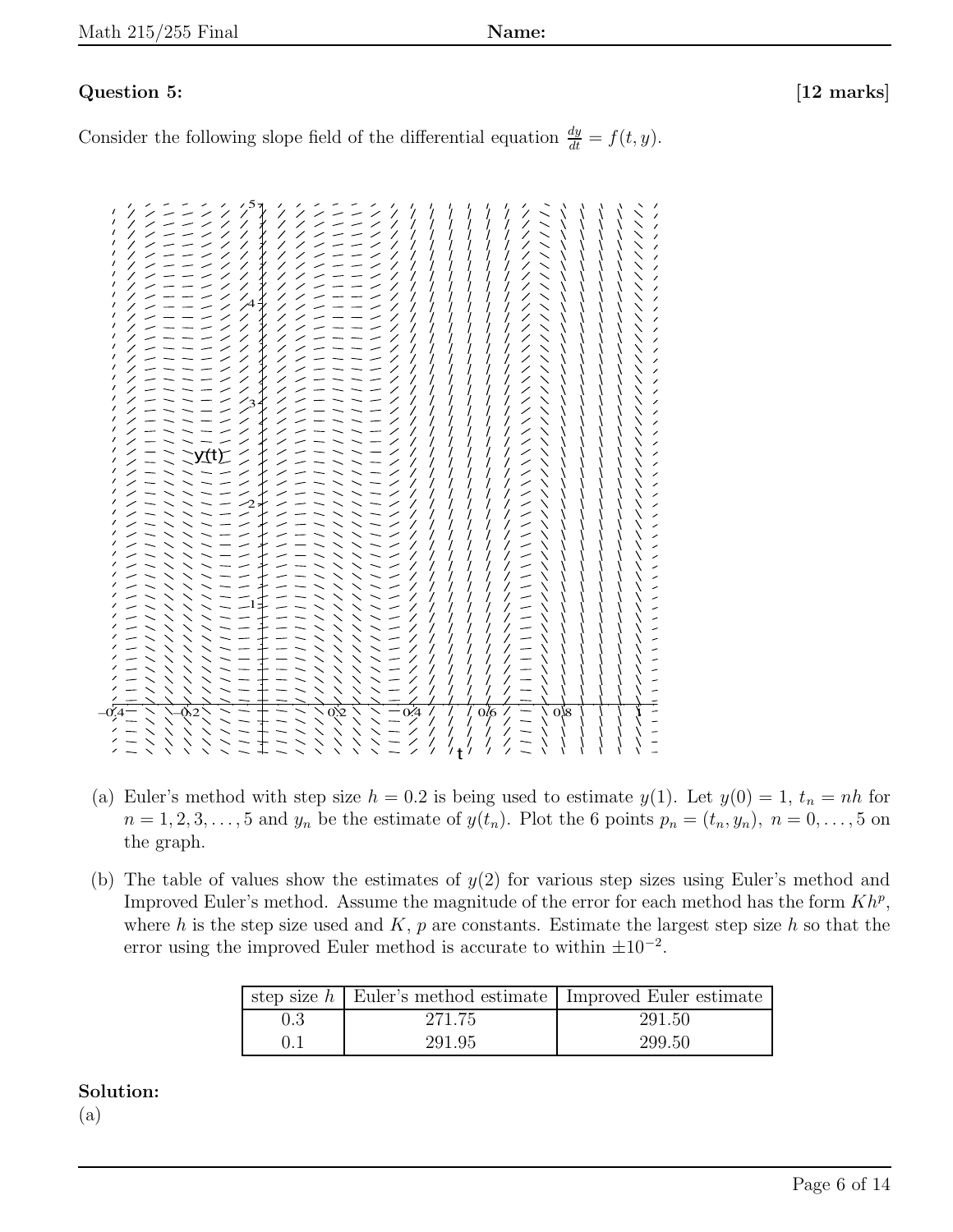1 2 3 4 5 y(t) –0.4 –0.2 0.2 0.4 0.6 0.8 1 t

(b)

(1) 
$$
y(2) = 291.50 + K(0.3)^2 + O(h^3)
$$
  
(2)  $y(2) = 299.50 + K(0.1)^2 + O(h^3)$ 

$$
(1) - (2) \Rightarrow 0 = -8 + K(0.08) \Rightarrow K = 100
$$

The error using improved Euler's method is  $E = Kh^2 + O(h^3)$ , where  $K = 100$ . We want  $E \le 10^{-2}$ so:  $-2$ 

$$
100h^2 \le 10^{-2} \quad \Rightarrow \quad h^2 \le \frac{10^{-2}}{100} \quad \Rightarrow \quad h^2 \le 10^{-4} \quad \Rightarrow \quad h \le 10^{-2}.
$$

So the largest step size that can be used is  $h = 0.01$ .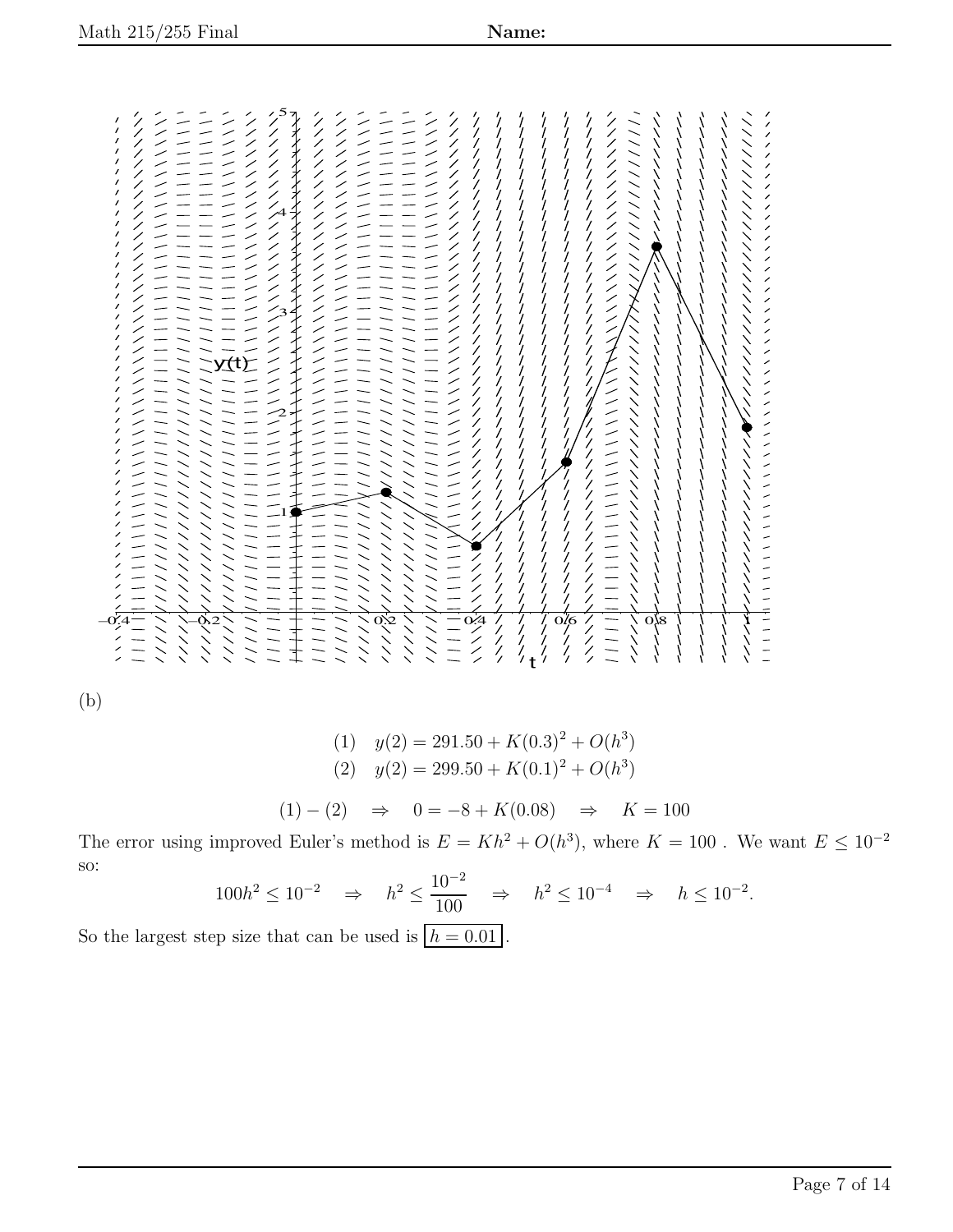# Question 6: [16 marks]

These questions do not require lengthy calculations. Put your answers in the boxes.

(a) For what value of the real parameter a is the following equation exact? Find the general solution for that value of a.  $e^{ay} + (a^2 - xe^{-y} + \sin y) \frac{dy}{dx}$  $\frac{dy}{dx} = 0?$ 

 $a = -1; \quad y - \cos y + xe^{-y} = C.$ 

(b) For the nonhomogeneous equation  $y'' + 4y' + 13y = e^{-2t} \sin(3t)$ , write down the correct form of a particular solution that contains the undetermined coefficients (do not calculate those coefficients).

$$
y_p(t) = t[A\cos(3t) + B\sin(3t)]e^{-2t}.
$$

(c) Given that  $y_1(t) = t$  is a solution to  $t^2y'' + ty' - y = 0$ ,  $t > 0$ , find a second solution that is linearly independent of  $y_1(t)$ .

 $y_2(t) = t^{-1}$  or  $\frac{c}{t}$  for any constant  $c \neq 0$ .

(d) Express the solution of the initial value problem  $y'' + 2y' + y = h(t)$ ,  $y(0) = y'(0) = 1$  in a form that contains  $h(t)$  in an integral.

$$
y(t) = e^{-t} + 2te^{-t} + \int_0^t \tau e^{-\tau} h(t - \tau) d\tau \text{ or } e^{-t} + 2te^{-t} + \int_0^t (t - \tau)e^{-(t - \tau)} h(\tau) d\tau
$$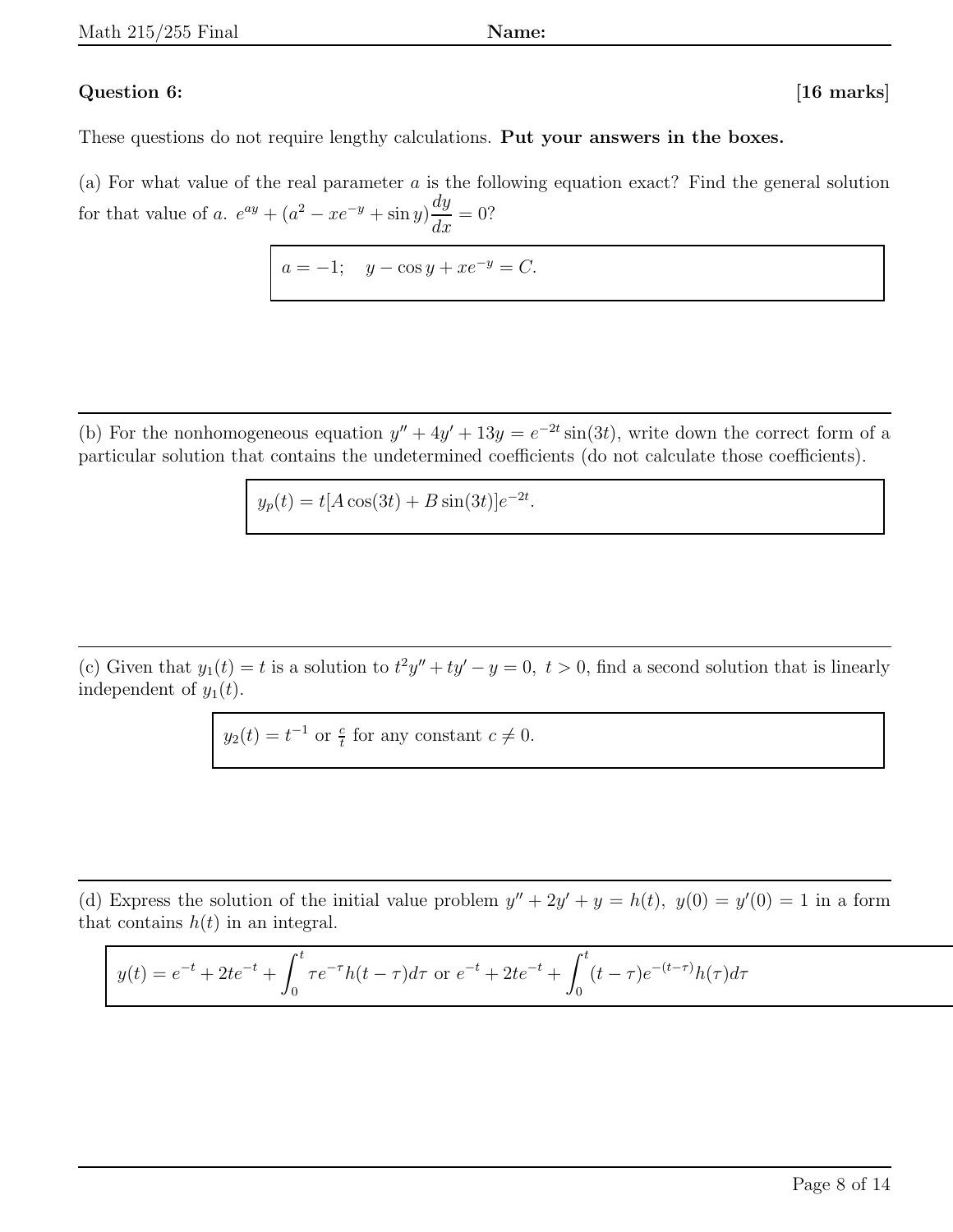# Question 7: [20 marks]

For the following two different problems, you need to choose one and only one to solve. Credit will be given to the solution of either 7.I or 7.II but not to both!

7.I Consider the following predator-prey model, given by

$$
x' = x(1 - \gamma x - 0.5y)
$$
  
\n
$$
y' = y(-0.25 + 0.5x).
$$

Let  $\gamma = 0.5$ . in parts (a), (b), (c) and (d).

- (a) Find all the critical points (steady states) of this system of differential equations. Represent these points with a black dot in the phase plane provided below.
- (b) For each critical point, discuss its local stability properties and classify its type. Determine the trajectory flows near each one of these points.
- (c) Draw a rough phase portrait for the system using the provided phase plane (please try it on a separate draft before putting down the final picture).
- (d) Determine the long-term or limiting behaviour of  $x(t)$  and  $y(t)$  as  $t \to \infty$  for any initial condition  $x(0), y(0) > 0$ . Interpret the results in terms of the populations of the two species.
- (e) For  $\gamma = 0$ , determine how the number, location, and type of the critical points change. Without attempting a detailed analysis, what can you say about the change in the limiting behaviour of  $x(t)$  and  $y(t)$  for  $x(0), y(0) > 0$ ?

# Solution:

- (a) In order to find the critical points, we shall find the x- and y-nullclines. The x-nullclines are:  $x = 0$  (line) and  $y = 2 - x$  (line). The y-nullclines are:  $y = 0$  (line) and  $x = 1/2$  (line). Thus the critical points in this case are:  $(0,0)$ ,  $(2,0)$  and  $(1/2,3/2)$ . See the sketch for plotting these points.
- (b) Let's begin first by finding the Jacobian matrix:

$$
J = \begin{pmatrix} 1 - x - 0.5y & -0.5x \\ 0.5y & -0.25 + 0.5x \end{pmatrix}
$$

(i) At  $(0, 0)$ :

$$
J_{(0,0)} = \begin{pmatrix} 1 & 0 \\ 0 & -0.25 \end{pmatrix}
$$
. The eigenvalues are  $m_1 = 1 > 0$  and  $m_2 = -0.25 < 0$ .

Therefore  $(0,0)$  is an unstable saddle point. The eigenvectors are  $(1,0)^T$  and  $(0,1)^T$ . (ii) At  $(2, 0)$ :

$$
J_{(2,0)} = \begin{pmatrix} -1 & -1 \\ 0 & 0.75 \end{pmatrix}
$$
. The eigenvalues are  $m_1 = -1 < 0$  and  $m_2 = 0.75 > 0$ .

Therefore  $(2,0)$  is an unstable saddle point. The eigenvectors are  $(1,0)^T$  and  $(1,-1.75)^T$ .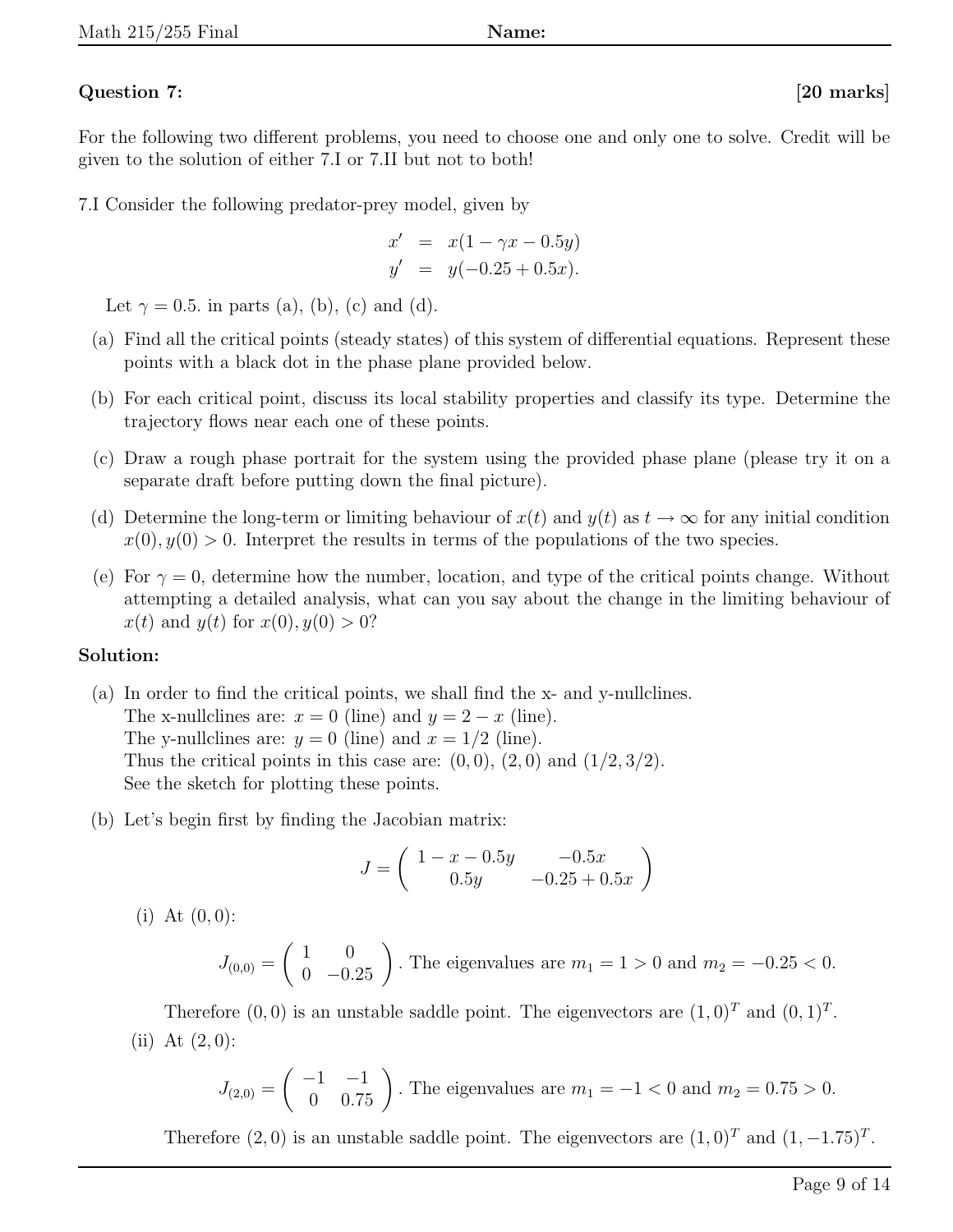(ii) At  $(1/2, 3/2)$ :

$$
J_{(1/2,3/2)} = \begin{pmatrix} -1/4 & -1/4 \ 3/4 & 0 \end{pmatrix}
$$
. The eigenvalues are  $m_1 = \frac{-1}{8} + i\frac{\sqrt{11}}{8}$  and  $m_2 = \frac{-1}{8} - i\frac{\sqrt{11}}{8}$ .

We have two complex conjugate roots with negative real parts. Therefore  $(1/2, 3/2)$  is an asymptotically stable spiral sink.

- (c) See the sketch of phase portrait in the figure.
- (d) Since the critical point  $(1/2, 3/2)$  is the only asymptotically stable critical point, the long term behavior of  $\mathbf{x} = (x, y)^T$  will approach that equilibrium solution. In other words,  $\lim_{t\to\infty} \mathbf{x}(t) =$  $(1/2, 3/2)$ . This means that the two species involved in this predator-prey model will both survive and their populations will gradually approach  $(1/2, 3/2)$ . The solutions curves for x and y will oscillate with decaying amplitudes toward that equilibrium solution.
- (e) When  $\gamma = 0$ , then one critical point will disappear and end up with only two of them. These two critical points are  $(0, 0)$  and  $(1/2, 2)$  (the y-nullcline  $y = 2 - x$  in the previous case becomes  $y = 2$ . The current model is identical to the standard simple predator-prey model we are familiar with. The critical point  $(0,0)$  stays as an unstable equilibrium solution, but the critical point  $(1/2, 2)$  is a stable center. The phase portrait will show a closed curve reflecting an oscillatory behavior in both populations,  $x$  and  $y$ , with constant amplitudes for all time.



Figure 1: Phase portrait of the system.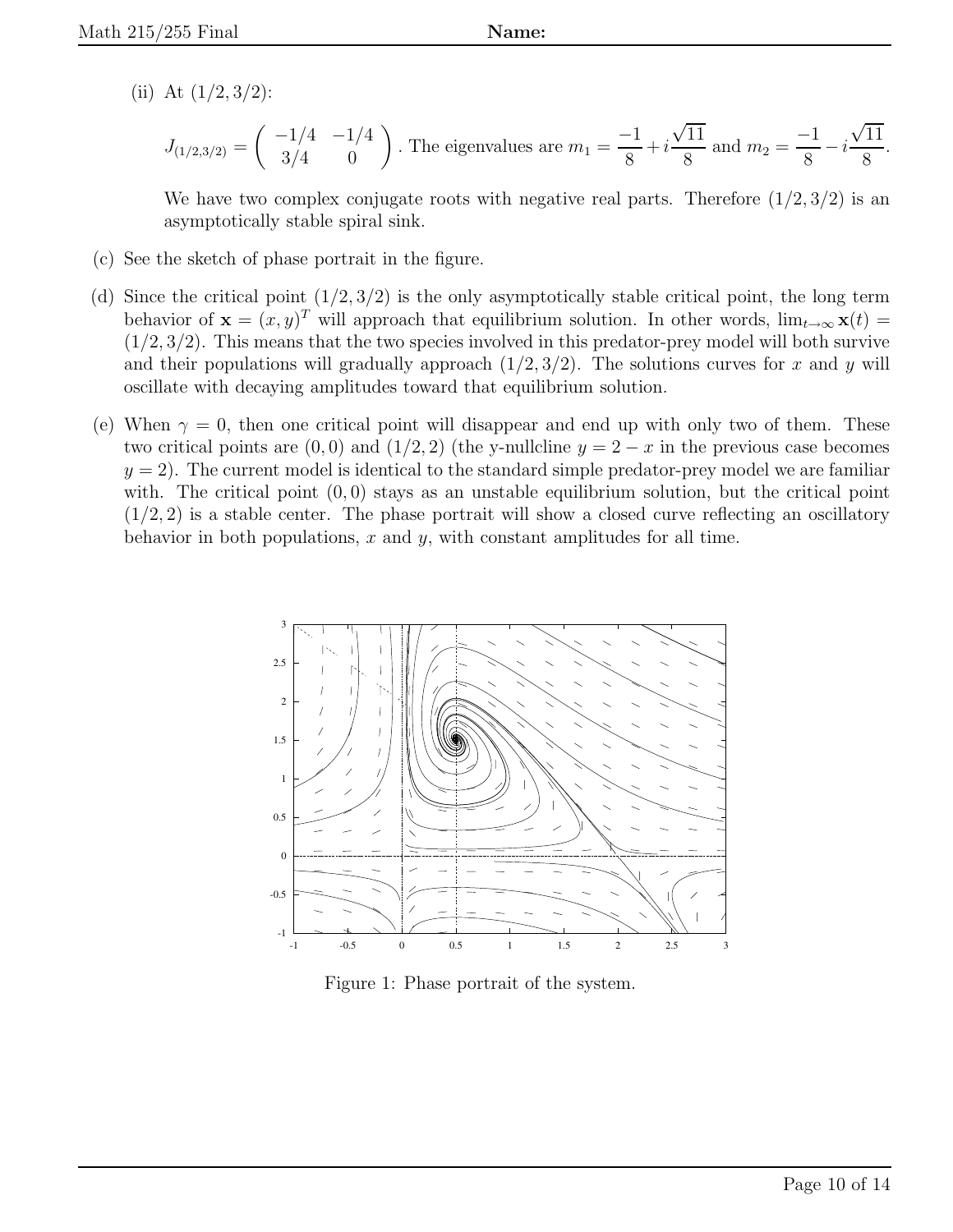7.II A mass-spring system is governed by the following initial value problem

$$
my''(t) + \gamma y'(t) + ky(t) = A \sin(\omega t), \qquad y(0) = 0, \ y'(0) = -4
$$

where the positive constants m,  $\gamma$ , k, A and  $\omega$  are the mass, damping coefficient, spring constant, forcing amplitude and forcing frequency, respectively.

- (a) Suppose the system is undamped. Determine the constraints (if any) on the constants  $m, \gamma, k$ , A and  $\omega$  so that the solution exhibits pure resonance.
- (b) Determine an approximate value of the resonant frequency given that  $m = 2$ ,  $k = 5$ ,  $A = 7$ , and  $\gamma \ll 1$ .
- (c) Sketch the steady-state solution to the initial value problem given  $m = 1, \gamma = 0, k = 16, A = 36,$ and  $\omega = 5$ .
- (d) Suppose the general solution can be written in the form

$$
y(t) = A_0 e^{-\gamma t/(2m)} \cos(\omega_0 t + \delta) + A_1 \cos(\omega t + \phi)
$$

Determine the constraints (if any) on the constants  $m, \gamma, A_0, A_1, \omega_0, \omega, \delta, \phi$  so that the solution exhibits the phenomenon of beat (beat refers to a high frequency vibration with an amplitude that varies periodically with a much slower frequency).

### Solution:

(a) Since the driving term is periodic, pure resonance will be observed when the driving frequency  $\omega$  is equal to the natural frequency  $\omega_0 = \sqrt{\frac{k}{m}}$  $\frac{\overline{k}}{m}$ , i.e.  $\omega = \sqrt{\frac{k}{m}}$  $\frac{k}{m}$ . This implies that  $\gamma = 0$  and the homogeneous solution  $y_h$  can be written in the form:  $y_h(t) = A_0 \cos(\omega_0 t + \delta)$ . The driving amplitude  $A \neq 0$ .

(b) The resonant frequency yields the maximum steady state amplitude and occurs at about  $\omega \approx \omega_0 =$  $\sqrt{5/2}$ .

(c) The characteristic equation is  $\lambda^2 + 16 = 0$ , so  $\lambda = \pm 4i$  and the homogeneous solution has the form:

$$
y_h(t) = C_1 \cos(4t) + C_2 \sin(4t)
$$

The particular solution has the form  $y_p(t) = D_1 \cos(5t) + D_2 \sin(5t)$  and substituting  $y_p$  into the DE gives:

$$
y'' + 16y = 36\sin(5t) \implies \left[ -25D_1\cos(5t) - 25D_2\sin(5t) \right] + \left[ 16D_1\cos(5t) + 16D_2\sin(5t) \right] = 36\sin(5t)
$$
  

$$
\implies -9D_1\cos(5t) - 9D_2\sin(5t) = 36\sin(5t) \implies D_1 = 0 \text{ and } D_2 = -4.
$$

So the general solution has the form:

$$
y(t) = y_h(t) + y_p(t) = C_1 \cos(4t) + C_2 \sin(4t) - 4 \sin(5t)
$$
  
\n
$$
\Rightarrow y'(t) = -4C_1 \sin(4t) + 4C_2 \cos(4t) - 20 \cos(5t)
$$